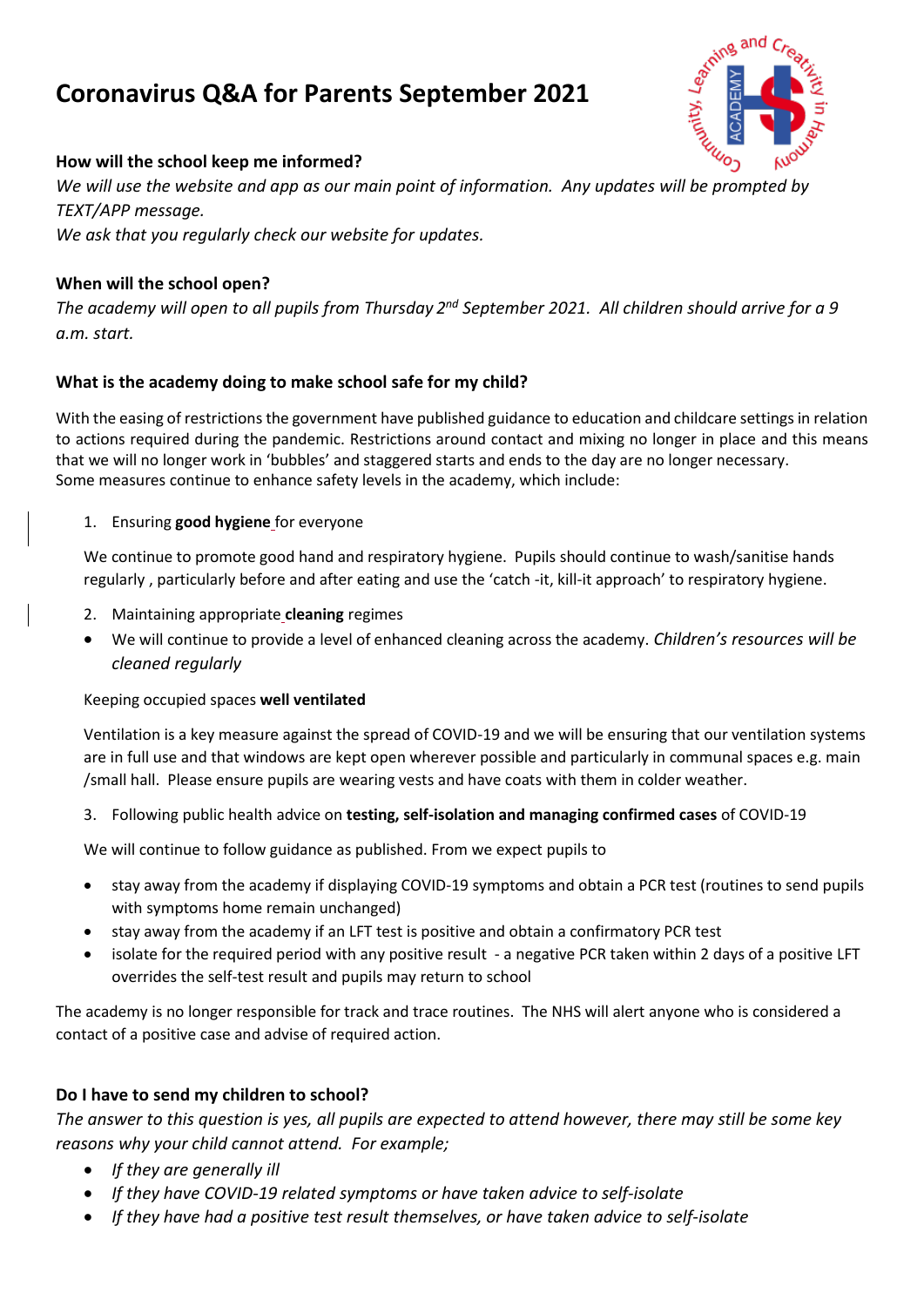• *Shielding advice for all adults and children is available at [https://www.gov.uk/government/publications/guidance-on-shielding-and-protecting-extremely](https://www.gov.uk/government/publications/guidance-on-shielding-and-protecting-extremely-vulnerable-persons-from-covid-19/guidance-on-shielding-and-protecting-extremely-vulnerable-persons-from-covid-19)[vulnerable-persons-from-covid-19/guidance-on-shielding-and-protecting-extremely-vulnerable](https://www.gov.uk/government/publications/guidance-on-shielding-and-protecting-extremely-vulnerable-persons-from-covid-19/guidance-on-shielding-and-protecting-extremely-vulnerable-persons-from-covid-19)[persons-from-covid-19](https://www.gov.uk/government/publications/guidance-on-shielding-and-protecting-extremely-vulnerable-persons-from-covid-19/guidance-on-shielding-and-protecting-extremely-vulnerable-persons-from-covid-19) some children may not be able to attend school following clinical and/or public health advice.* 

In any of these cases we ask that you get in touch with us as soon as you can to discuss so that we support accordingly. We ask that you also get in touch if you have taken a family holiday that may impact upon *your child's return to school.*

#### **If I need to keep my child off school to isolate will work be provided?**

The academy will continue to provide remote learning for pupils who need to isolate due to coronavirus and *they are well enough to work.* 

## **Will the school day be the same?**

*The school day will return to a more 'normal' structure that includes assemblies, hot-lunch service, extracurricular activities and trips and visits. Drop off and pick up will return to 'pre-covid' practice. The plan is shared on our website.* 

*Whilst restrictions have been lifted we do ask that families continue to be mindful of others and limit mixing/ keep your time on school grounds as brief as possible.*

#### *Arrival*

*We will welcome pupils into the academy between 8.50 a.m. and 9.00 a.m.*

#### *Departure*

*We will dismiss pupils from the academy as follows: 3.15 p.m. for FS, Y1, Y2 pupils 3.20 p.m. for remaining pupils in Y3, Y4, Y5 and Y6.*

## *Will the classrooms look the same?*

*We are now able to use our classroom resources to their full potential. Any shared resources will continue to be cleaned.*

## **What will happen if my child is upset? Will a member of staff be able to comfort my child?**

*The restrictions around contact and mixing have now been eased however we will remain cautious. Where there are concerns over a child's well-being or safety, including where a child is upset or is hurt, staff may need to come closer to the child to help and/or comfort them. This includes when administering first aid. Where this is necessary and it is not in an emergency situation staff will wear a mask or appropriate personal protective equipment (PPE).* 

# **Will my child need to wear a face mask? Will staff be wearing face masks?** *Public Health England does not require the use of face coverings in schools. Some staff may wear masks in school as specified due to the tasks they are undertaking e.g. to attend personal hygiene, medical needs.*

*We are happy for any staff or children to wear masks as they wish. We do however request that masks (water resistant) are worn rather than face coverings.*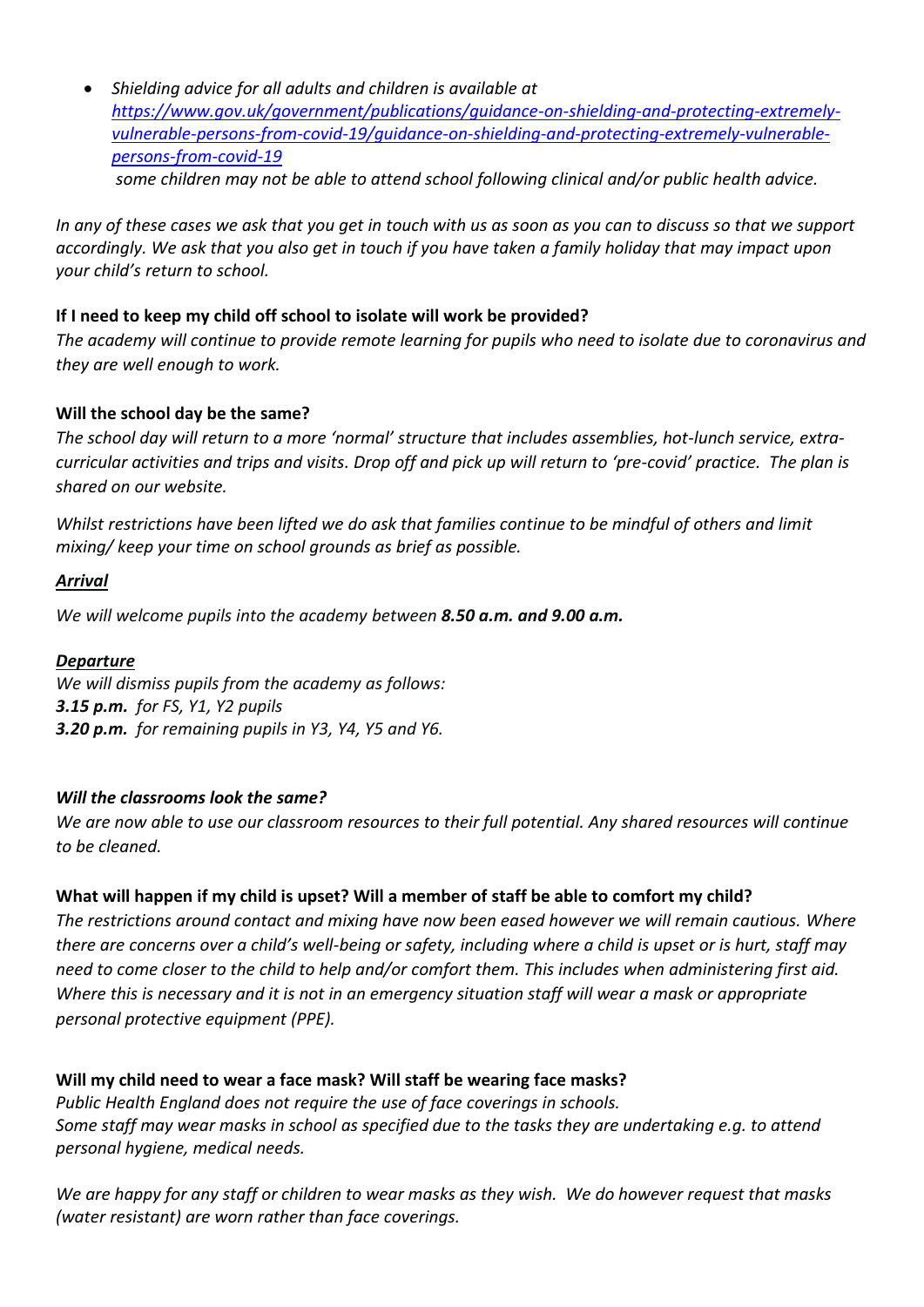*Where mask/face coverings need to be removed they should be safely removed using the ear loops. If it is a disposable mask the child will be asked to place it into the bin. It is a face covering (fabric reusable mask) the child will be given a plastic bag to place the mask into to keep safe until home time.*

#### **Will school activities continue as normal?**

*School activities will resume as normal. The academy does, however, have a contingency plan that may restrict certain activities should cases of COVID-19 increase.*

## **Will the children be learning?**

*Children will be learning a broad and ambitious curriculum in all subjects.*

*Swimming will return as usual for our Year 5 pupils.*

*All statutory assessments (e.g. SATs for our Y6 pupils) will return this academic year.*

## **Will my child have the same support in place, which they normally have?**

*Staff will be in place to support pupils who would ordinarily receive individual and/or additional support that was in place in the last academic year.*

## **Will my child be expected to wear uniform?**

We expect pupils to come to school in their usual clean uniform on a daily basis. To enhance ventilation in *school windows and doors may be open and so we encourage children to layer up on cold days.*

## **Will they need to bring hand sanitiser in to school?**

No, we have plenty of dispensers around school at key entry and exit points and in classrooms, we also have sinks in every classroom with access to soap. We will continue to promote and model good hand hygiene *including catching sneezes in tissues so that they can 'catch it, bin it, kill it.'*

#### **Will Out of School Club be open?**

Out of School club from 7.45 a.m. and until 6.00 p.m. The clubs will take place in a combination of *classrooms and the main hall. Please contact the office for further details.*

## **My child has Asthma, is there any special guidance?**

*Please ensure that you are vigilant in ensuring that they are sent with an up-to-date inhaler. For further information, pl*ease refer to <https://www.asthma.org.uk/coronavirus/>

## **Am I able to attend the academy during the day in order to give my child medicine?**

*We would encourage you to administer any medicines before and after school. However, should you be unable to manage medicines in that way then please speak to our Health Support Worker to see how we can help.*

## **Will the academy continue to provide school meals?**

*A hot service, served in the main hall will resume in September 2021. Meals can be ordered using the SchoolGrid system. Lunch is free for pupils in FS, Y1, Y2.*

As well as having a school lunch will there be any snacks, e.g. fruit etc, or do they send in their own? *Fruit will be provided as usual. We request that children do not bring anything else into school.*